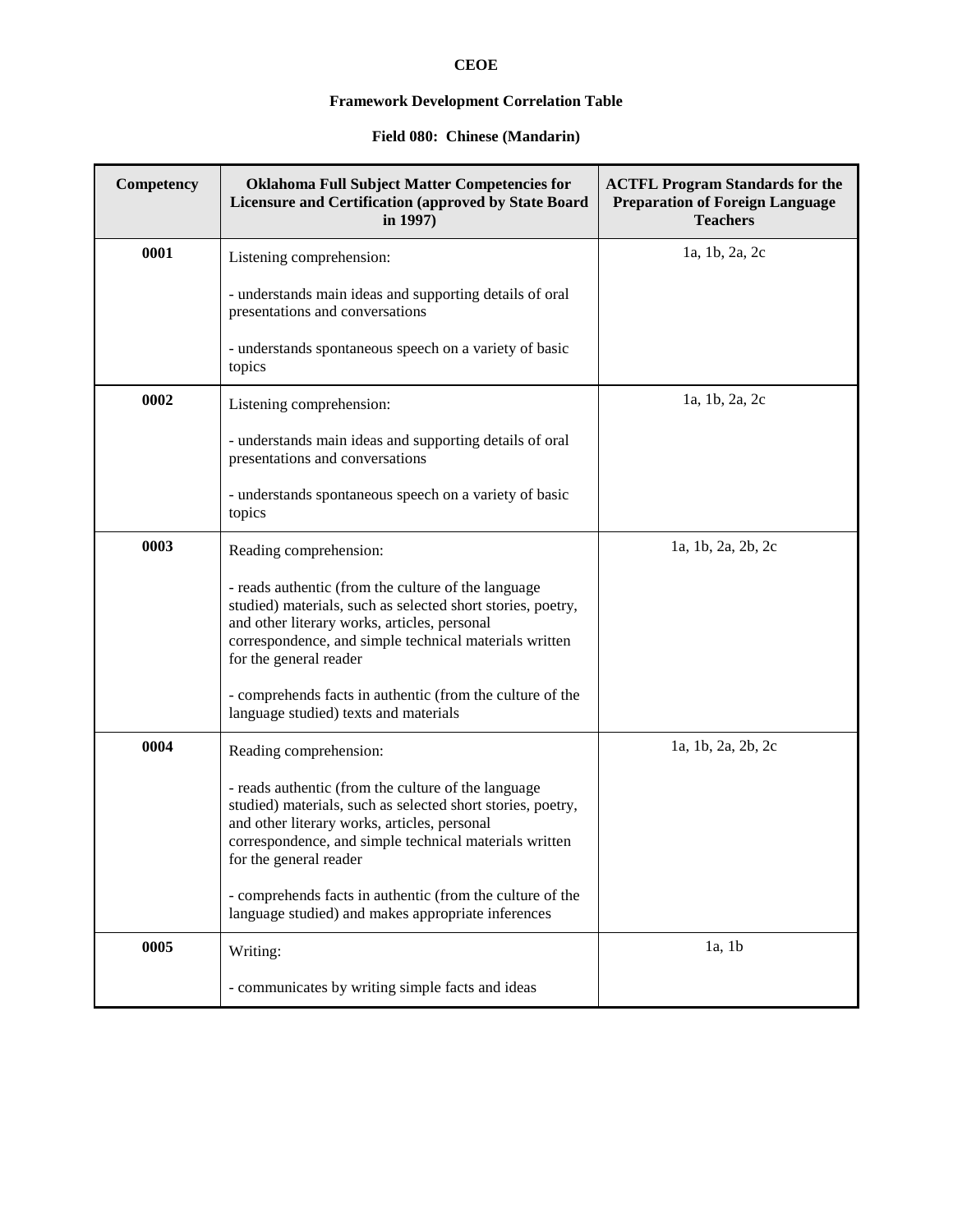## **Field 080: Chinese (Mandarin)**

| Competency | <b>Oklahoma Full Subject Matter Competencies for</b><br><b>Licensure and Certification (approved by State Board</b><br>in 1997)          | <b>ACTFL Program Standards for the</b><br><b>Preparation of Foreign Language</b><br><b>Teachers</b> |
|------------|------------------------------------------------------------------------------------------------------------------------------------------|-----------------------------------------------------------------------------------------------------|
| 0006       | Writing:                                                                                                                                 | 1a, 1b, 2a, 2b, 2c                                                                                  |
|            | - communicates by writing simple facts and ideas                                                                                         |                                                                                                     |
|            | Culture:                                                                                                                                 |                                                                                                     |
|            | - is able to compare and contrast local culture and<br>cultures of the language being taught                                             |                                                                                                     |
| 0007       | Culture:                                                                                                                                 | 2a, 2b, 2c                                                                                          |
|            | - is knowledgeable about the products of the culture of<br>the language being taught                                                     |                                                                                                     |
|            | - is able to compare and contrast local culture and<br>cultures of the language being taught                                             |                                                                                                     |
| 0008       | Culture:                                                                                                                                 | 2a, 2b, 2c                                                                                          |
|            | - is knowledgeable about the practices of the culture of<br>the language being taught                                                    |                                                                                                     |
|            | - is able to compare and contrast local culture and<br>cultures of the language being taught                                             |                                                                                                     |
| 0009       | Second Language Acquisition:                                                                                                             | 3a, 3b, 6a, 6c                                                                                      |
|            | - is knowledgeable about first language development and<br>its relation to second language learning                                      |                                                                                                     |
|            | - is knowledgeable about varied teaching approaches,<br>methods, and strategies                                                          |                                                                                                     |
| 0010       | Second Language Acquisition:                                                                                                             | 3a, 3b, 4a, 4b, 4c, 5a, 5b, 5c, 6a, 6b                                                              |
|            | - is knowledgeable about varied teaching approaches,<br>methods, and strategies                                                          |                                                                                                     |
|            | - is knowledgeable about varied second language<br>assessment strategies and techniques that are<br>developmentally appropriate          |                                                                                                     |
|            | The Oklahoma Core Curriculum:                                                                                                            |                                                                                                     |
|            | - understands Oklahoma's core curriculum for languages,<br>and implements the skills and knowledge appropriate to<br>the level(s) taught |                                                                                                     |